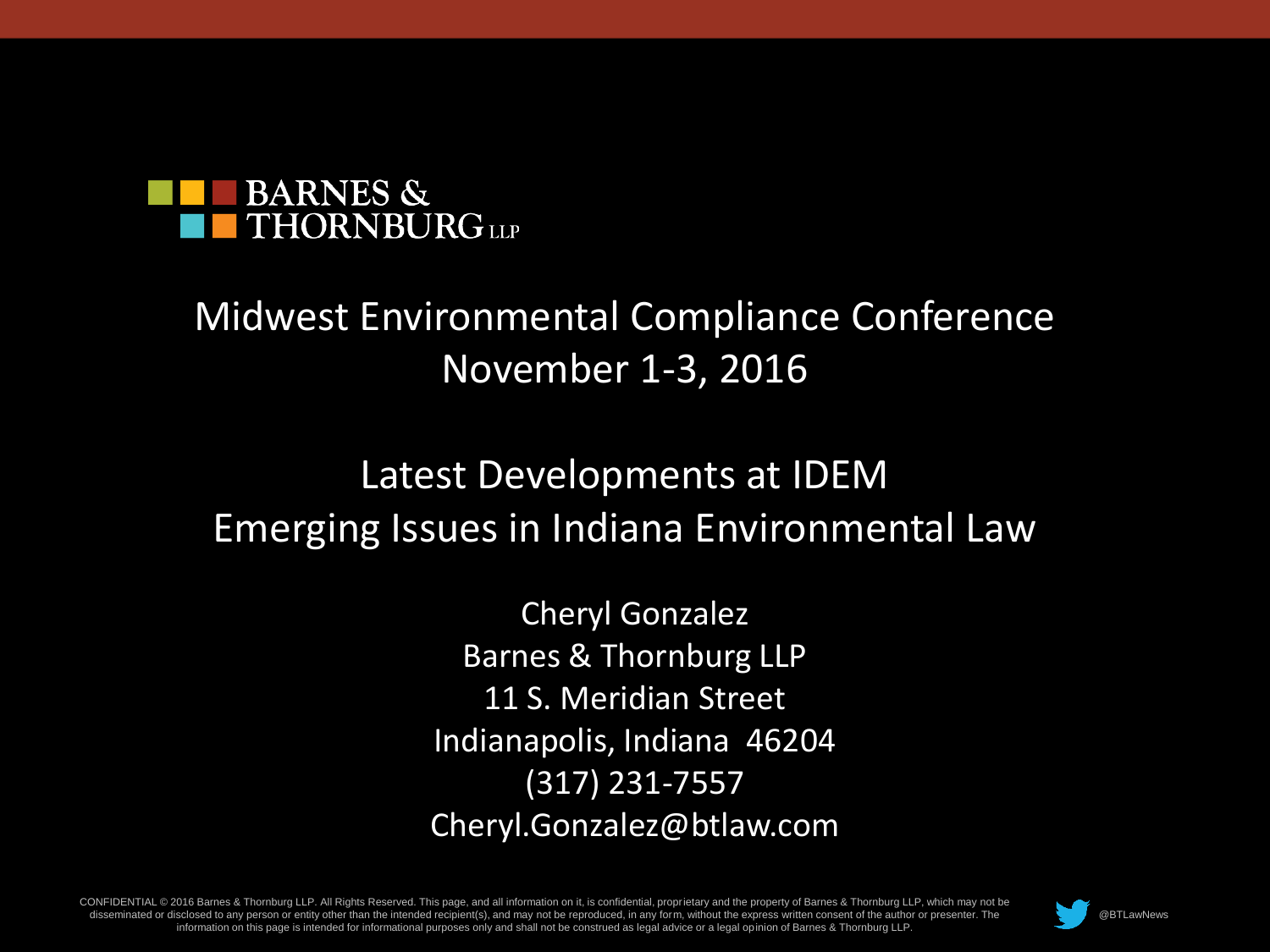### **Overview**

- Regulated Community view on IDEM Updates
- Administrative Decisions by OEA
- Impact of federal actions on Indiana sources



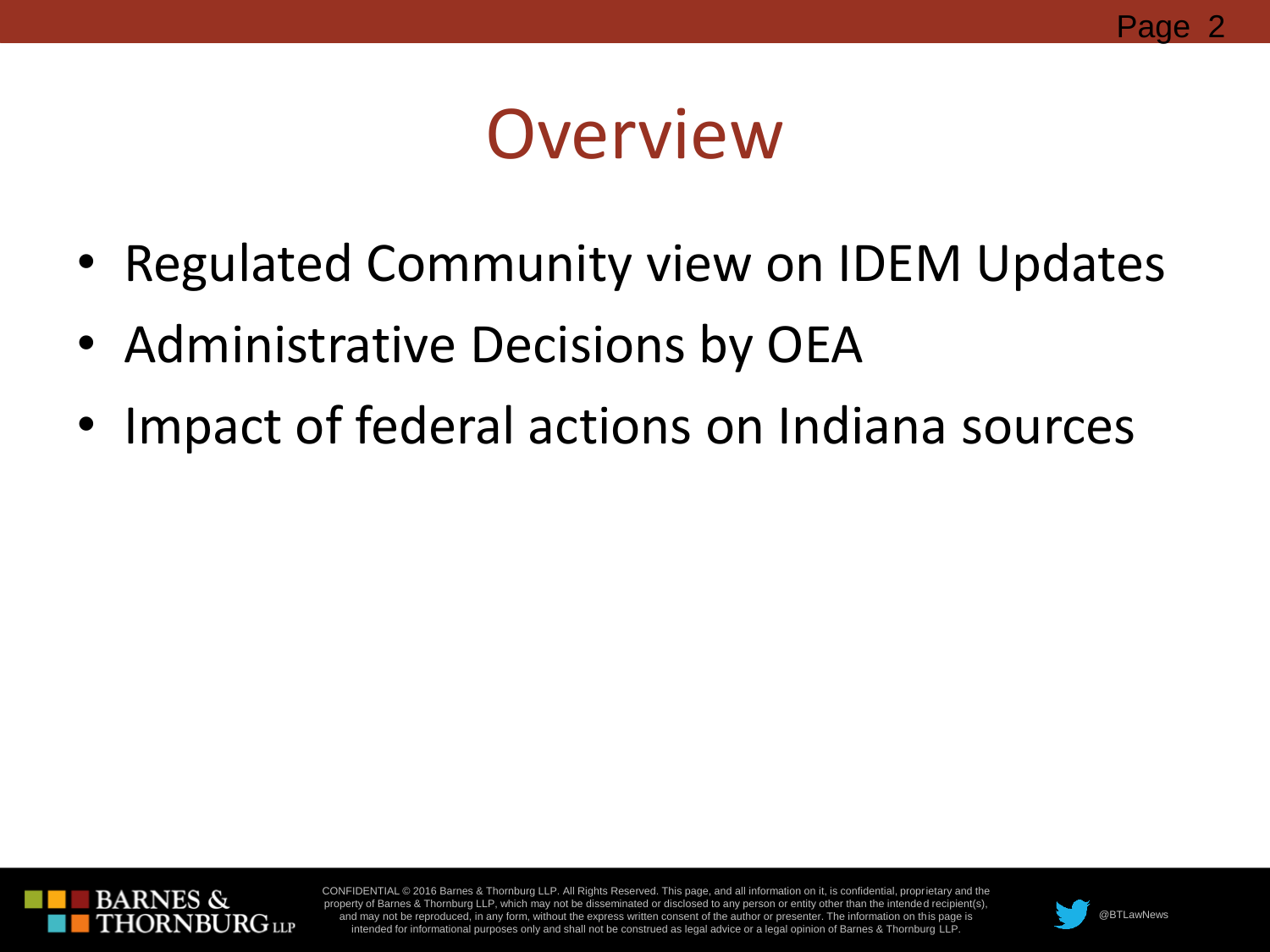## IDEM Update

- Attainment designations for ozone and sulfur dioxide
	- Considerations for planned projects
	- Interplay with neighboring states
	- IDEM use of Commissioner's Orders
- WOTUS litigation
	- Consider impact on IDEM Isolated Wetlands Program



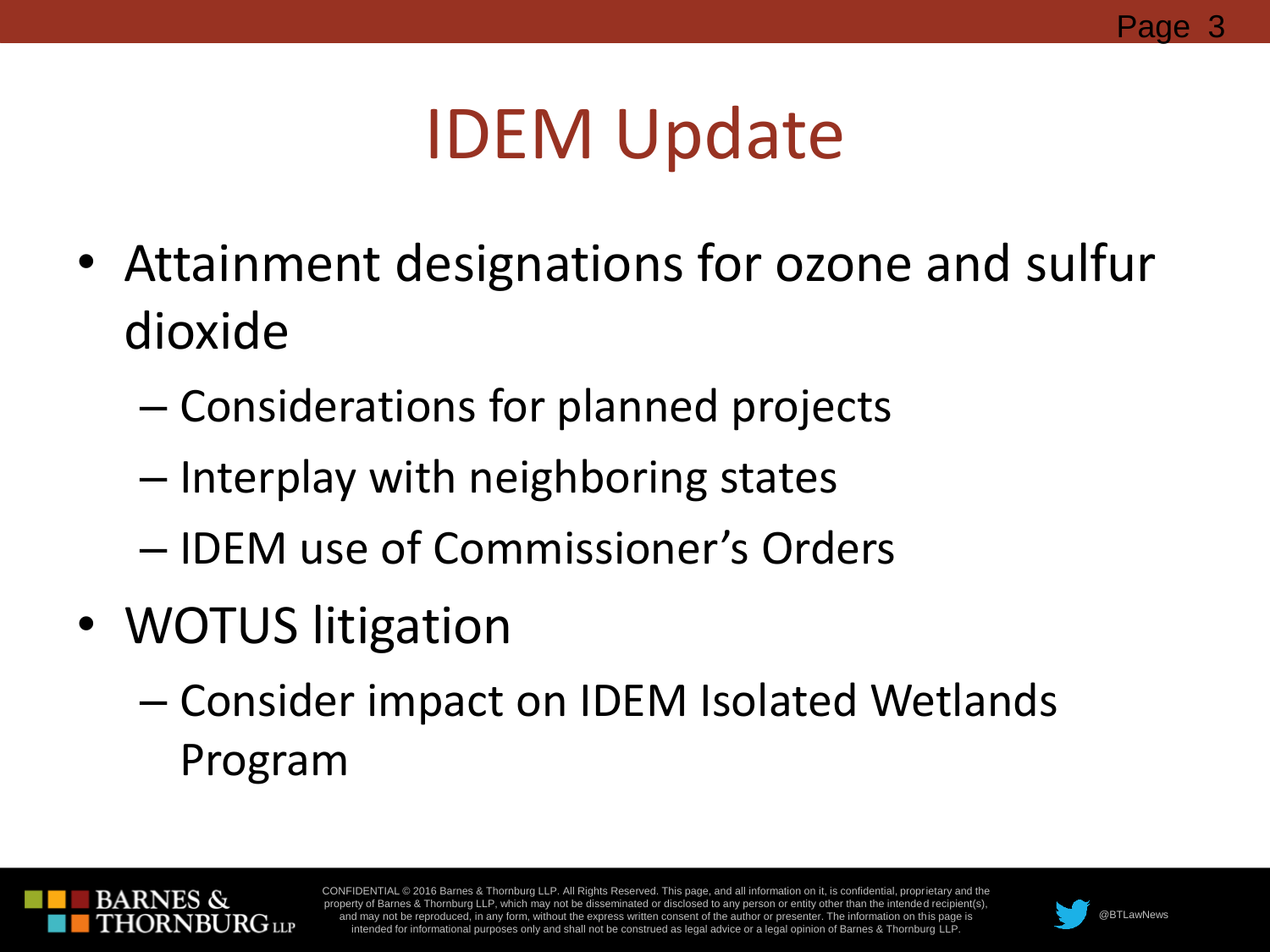# IDEM Update

- Coal Combustion Residuals (CCR) Rule
	- Potential need for legislative fix to obtain approved SWMP (IC 13-19-3-3(1))
	- Potential effect of approved SWMP with respect to third party suits
- Definition of Solid Waste (DSW) Rule
	- Rule adopted (8/1/16), but not yet effective
	- New exemptions available under new DSW found at 40 CFR 261.4(a)(23), (24), and (27)



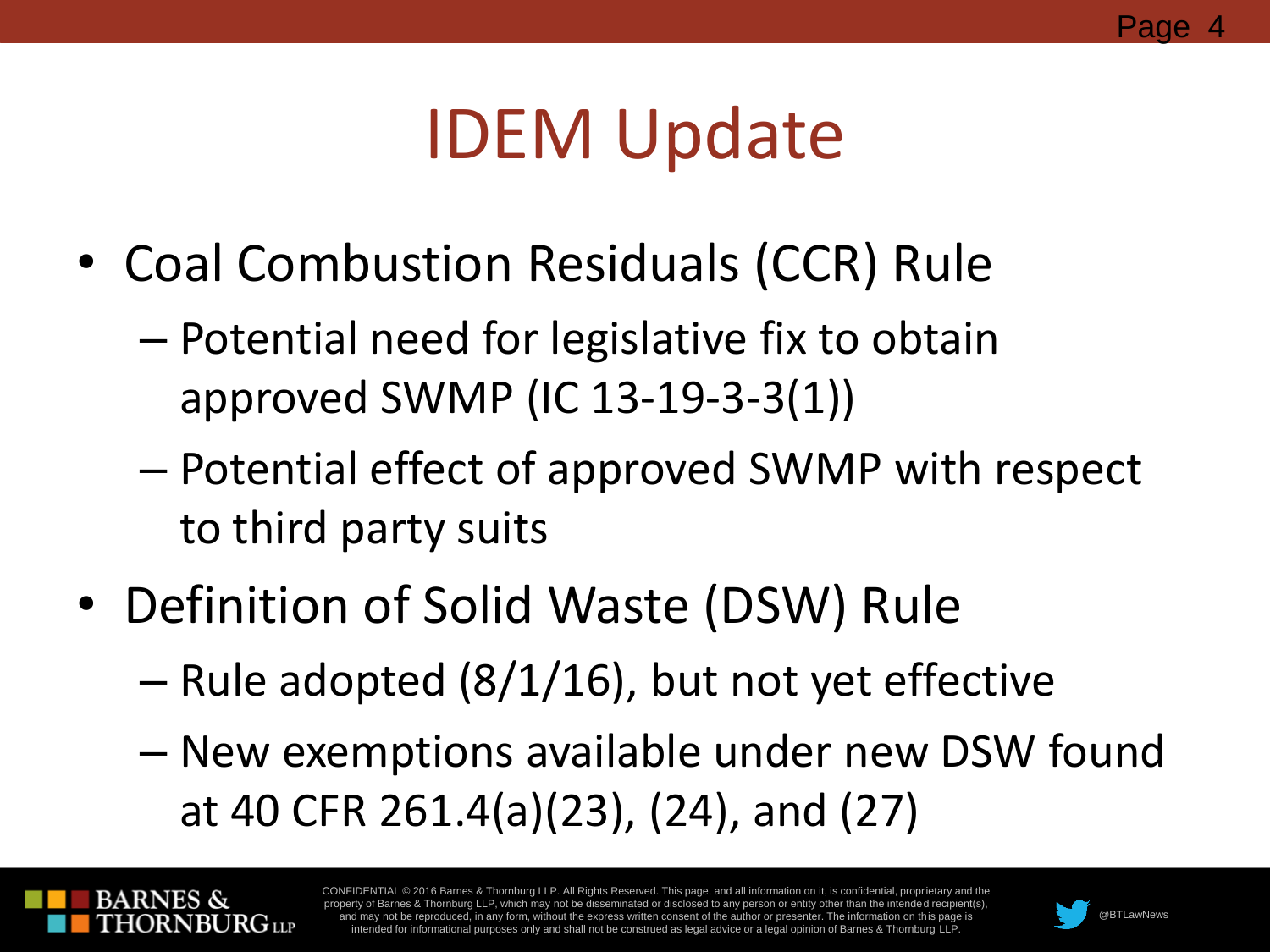# Administrative Decisions

- *Glidden Fence*, 2015 OEA 1
	- IDEM proposed penalty of \$5,250 for alleged open burning violations
	- OEA reduced penalty to \$2,500
	- OEA moved the base penalty to the "bottom of the box" and lessened the multiplier for history of noncompliance to arrive at reduced penalty
- Filing appeals before OEA – *Century Oil,* Excess Liability Trust Fund Appeal



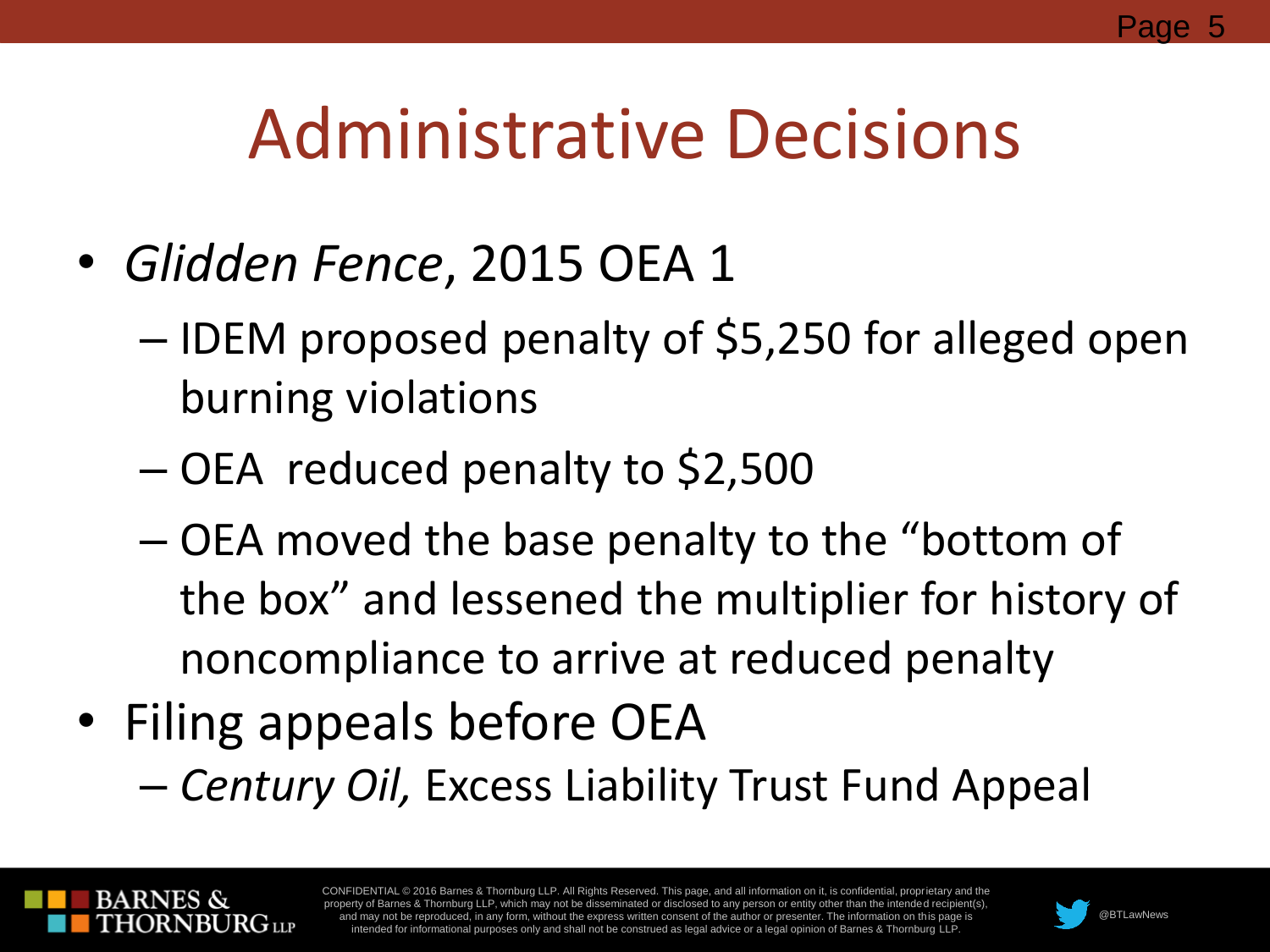# Federal Actions' Impact on Indiana

- Attainment Designations, WOTUS, CPP
- Increase in EPA-assessed penalties, effective August 1, 2016
	- 40 CFR Part 19, Table 2
- Updated Nationwide 404 Wetlands Permits from Army Corps of Engineers
	- March 18, 2017 Existing NWPs expire
	- Jun. 1, 2016 Proposed Rulemaking to reissue and modify existing NWPs (81 FR 35,168)